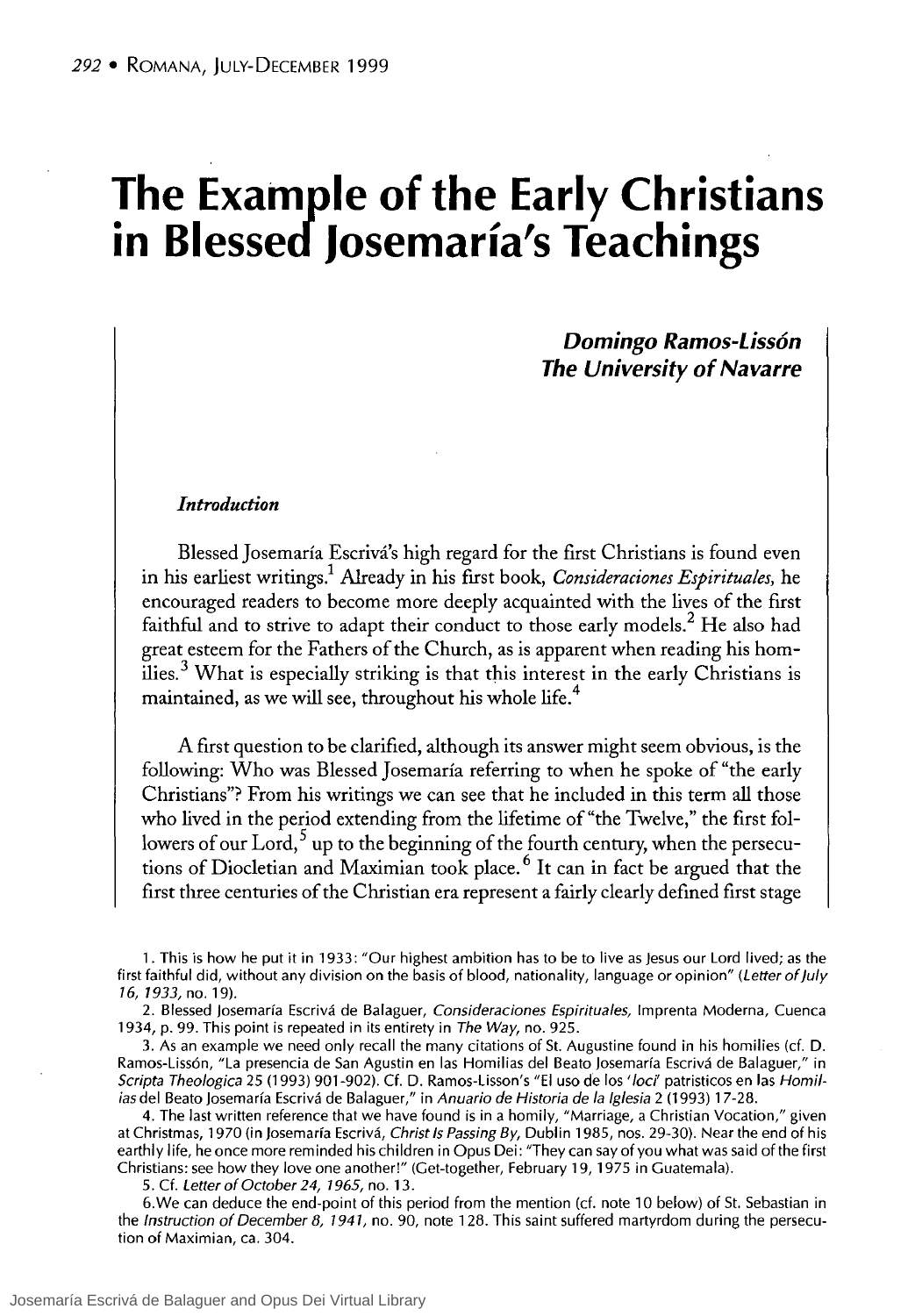in the life of the Church, which possessed specific characteristics of its own that changed significantly after the Edict of Milan in 313.

Another question to clarify is the social and cultural background of the Christians of the first centuries, keeping in mind that Christianity was born in the heart of the "oikoumene," $8$  at a moment in history when Roman society was made up of very clearly delineated social strata. 9 For the Founder of Opus Dei the answer is clear: "The reality of Opus Dei calls to mind that of the early Christians.... Each community of the faithful included people from all social levels and backgrounds: people converted to the faith of Christ, which was what joined them together. Al1 the different professions were represented in those communities. There were doctors like Luke, lawyers like Zela, bankers like Erastus, teachers like Apollo, artisans like Alexander, large and small-scale merchants, prison guards and their families, soldiers and government officials, a proconsul, Sergius Paulus, etc. There were rich and poor, slaves and freemen, civilians and soldiers like Sebastian." 10

The methodology we have adopted starts with looking at writings of the Founder of Opus Dei in which he mentions the early Christians, whether employing this particular expression or a similar one, or where he uses specific names of early Christians. We have also tried to provide a briefhistorical context for the period, without attempting to be exhaustive. Bibliographic references and clarifications are included in the notes.

We will begin by considering the sanctification of ordinary life among Christians of the first generations, viewed in light ofBlessed Josemaría's teachings. Special attention will be given to the main features of the universal call to sanctity in the midst of the world, followed by a consideration of the ordinary life of a Christian in the context of sanctifying one's family and social life. Then we will briefly examine the apostolic dimension this entails.

#### 1. Main characteristics of the vocation to holiness in the midst of the world

One of the most frequently repeated teachings of Blessed Josemaría is the call to holiness in the midst of the world. When asked about the vocation to Opus Dei, he explained this message very clearly. In an interview with an American journalist, he compared the vocation to Opus Dei to that of the first faithfuI. "lf you want a point of comparison, the easiest way to understand Opus Dei

<sup>7.</sup> Some authors, such as A. Hamman, limit the term "early Christians" to those who lived during the first two centuries, as is shown by the title of a well-known book of his: La vie quotidienne des premiers chretiens (95/197), Haehette, Paris, 1971.

<sup>8.</sup> This Greek term, souree of our word "eeumenieal," refers to the extension of the Roman empire. Cf K. Raiser, Oikoumene, in Dictionary of the Ecumenical Movement, WCC, Grands Rapids, 1991, page 741.

<sup>9.</sup> Cf. A. D'Ors, Derecho Privado Romano, ninth edition, Eunsa, Pamplona 1997, pp. 48-53; 275-304.

<sup>10.</sup> Bishop Álvaro del Portillo, note 128, in Blessed Josemaría Eserivá, Instruction, December 8, 1941, no. 90.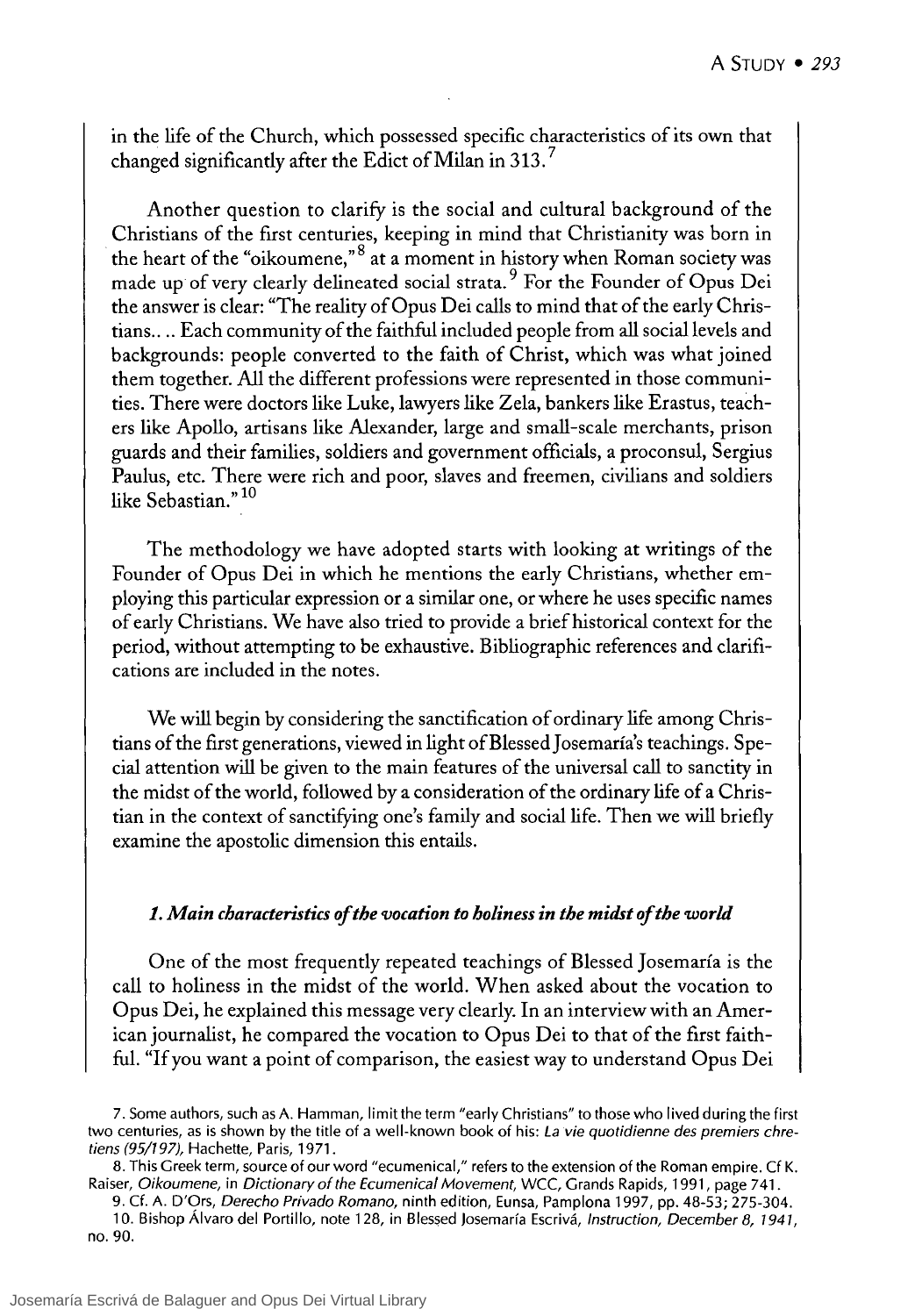is to consider the life of the ear1y Christians. They lived their Christian vocation seriously, seeking earnestly the holiness to which they had been called by their baptism. Externally they did nothing to distinguish themselves from their fellow citizens."<sup>11</sup>

Of the many ideas this text suggests, we can focus our attention on the search for holiness.<sup>12</sup> But we have to understand this search as the response to God's call. Blessed Josemaría kept very much in mind that holiness is a gift to God's children,  $^{13}$  to which one must correspond with humility. "It is not our own forces that save us and give us life; it is the grace of God. This is a truth which can never be forgotten. lf it were, the *divinization* of our life would be perverted and would become presumption, pride. And this would lead, sooner or later, to a breakdown of spiritual life, when the soul came face to face with its own weakness and wretchedness."<sup>14</sup>

Holiness is not viewed as an abstract ideal, but as a reality incarnated in particular persons, each with his or her own name and way of acting. This is shown even in the fraternal behavior of the early followers of Christianity: "'Creet all the saints. All the saints send you greetings. To all the saints who are at Ephesus. To all the saints in Christ Jesus who are at Phillippi.' What a moving name  $-$  saints!  $-$  the early Christians used to address one another!

"Learn how to treat your brothers."<sup>15</sup>

We know the names of sorne of those "saints" and a number are even recognized as such by the Church.<sup>16</sup> But the immense majority are unknown to us, their fruitful lives having left no external mark in history.

a) *The newness ofChristianity* 

The newness of the Christian message was an important reality right from the start. It is not for nothing that the word "Cospel" *(Evangelium)*, which has

11. Conversations with Msgr. Escrivá, Scepter, Princeton, 1993, no. 24. For a similar view see ibid., no. 62. 12. Cf. Letter of March 11, 1940, no. 2l.

13. Cf. Fernando Ocáriz, "La filiación divina, realidad central en la vida yen la enseñanza de Mons. Escrivá de Balaguer," in Mons. Josemaría Escrivá de Balaguer y el Opus Dei, second edition, Eunsa, Pamplona 1985, p. 178 s.; S. Garofalo, "El valor perenne del Evangelio," in Scripta Theologica 24 (1992) 27; Jutta Burggraf, "Awareness of Divine Filiation," in M. Belda and others (eds.) Holiness and the World: Studies in the Teachings of Blessed Josemaría, Scepter, Princeton 1997, pp. 107-125.

14. Christ Is Passing By, no. 133. In his use of the term divinization we can see an echo of the terms "théosis," "théopoiesis" ("deification," "divinization"), which already appear in Clement of Alexandria (Protréptico, XI, 114,4 [SC 2,183]). This expression was much used by the Fathers of the Church in the East, and contains a rich diversity of meanings in expressing the Holy Spirit's action in the Christian (cf. G.W.H. Lampe, A Patristic Greek Lexicon, 2nd edition, Clarendon Press, Oxford, 1968, pp. 649f.; B.P.T. Bilaniuk, "The Mystery of Theosis or Divinization," in Orientalia Christiana Analecta 195 (1973) 337-359).

15. Josemaría Escrivá, The Way, Scepter, New York, 1985, no. 469. He uses the word "saints" in the same sense in other works: Christ is Passing By, no. 96; The Forge, Scepter, Princeton, 1988, no. 622.

16. Acta Sanctorum, Joannes Meursium, Antwerp-Brussels, 1643; Martyrologium Romanum, Marietti, Turin, 1922.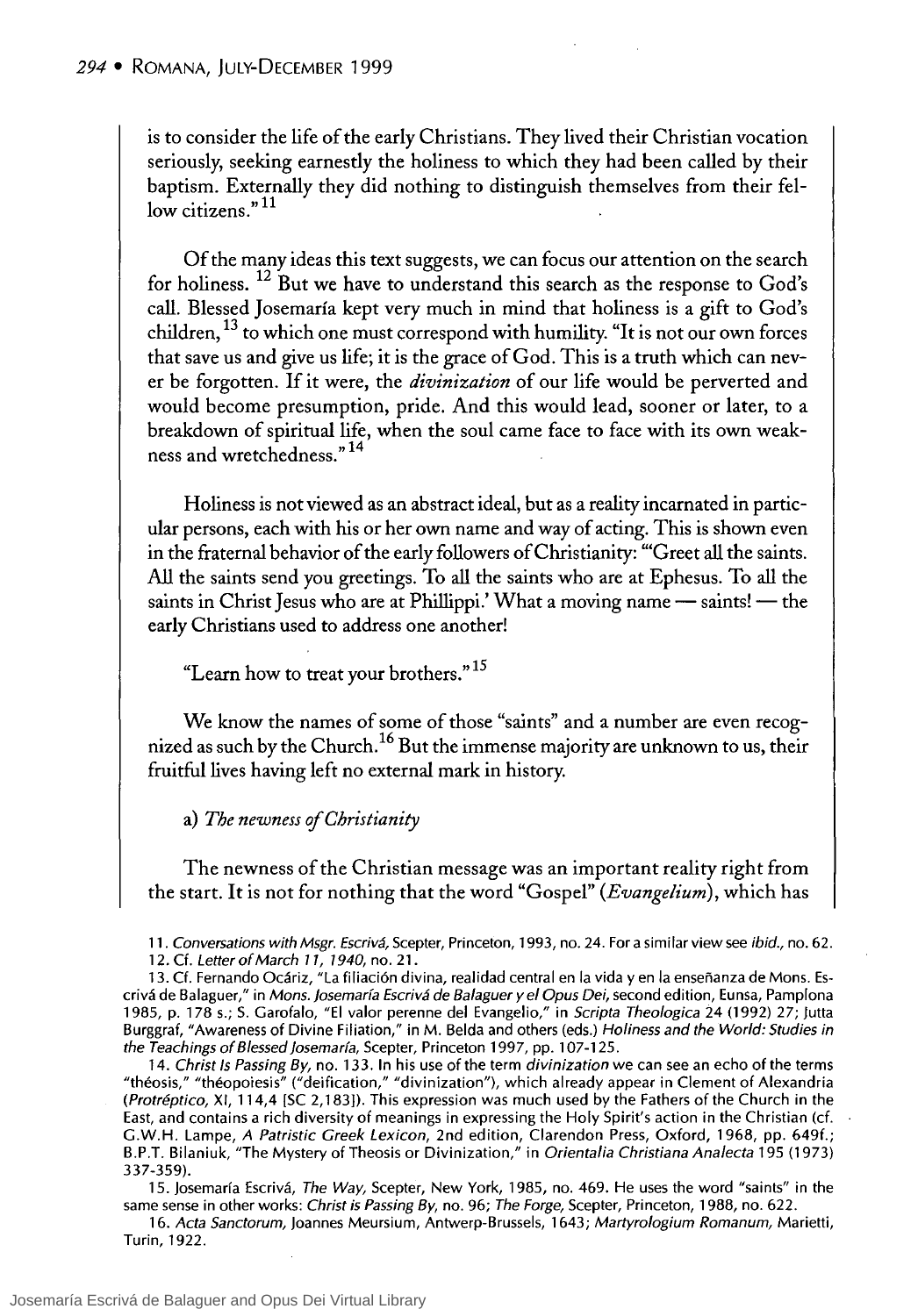deep roots in primitive Christianity, has a connotation of newness.<sup>17</sup> This new life, stemming from the reception of baptism, is recognized as such not only by the early converts to Christianity, but also by the Jews and pagans.<sup>18</sup> The newness of Christianity can be understood better if we contrast it briefly with the contemporary religions of the first century. The religions of antiquity were closely attached to external cult, whether that of a particular ethnic group, as in the case of Israel, or that given to the gods of a *polis (civittis),* as was common in the Greek world. This cult entailed a close tie between the civil and the sacred.<sup>19</sup> Therefore Christianity, which also superceded many other aspects of pagan religiosity,20 appeared to many as truly a *nova religio*  (new religion).

Blessed Josemaría had a clear awareness of the newness of Opus Dei, which he compared to the *novitas christiana* of the first centuries: "This *newness* of ours, my children, is as old as the Gospel.... Thus the authentic spirituality of the Gospel was producing abundant fruits of holiness, in all the Christian environments of the early times." 21

On another occasion he did not hesitate to describe this newness, as an "old newness," $^{22}$  since it shares in the perennial vitality of the divine: "This newness of the Work," he wrote, "is not the newness of a mere human phe- . nomenon. It is the newness of the things of God, who, like a good Father, provides his family with new things and old (cf. *Mt* 13:52). A newness, my daughters and sons, which does not grow old, because it is a participation in the only "good news" *[buena-nueva],* and because it entails a marvelous return by the Christian faithful to the spirit with which the first Christians lived the message of salvation."23

For Blessed Josemaría, the newness of Christianity stems from following Christ: "Jesus said that he is *the Way and the Truth and the Lije (fn* 14:6), and invited everyone to follow him (cf. *Mt* 16:24). Thus there arose, from the earliest times of the Church, the desire to make a reality of the search for perfection traced out by the Gospel and practiced in an exemplary way by Jesus Christ himself: the life of personal holiness and of apostolic activity."<sup>24</sup>

The aboye text shows clearly the close tie between following Christ and the pursuit of holiness. The early followers of our Lord carried this out in their lives,

<sup>17.</sup> Cf. G. Friedrich, "s. v. Evangelion," in Grande Lessico del Nuovo Testamento 3, 1060-1106.

<sup>18.</sup> Cf. D. Ramos-Lissón, "La novità cristiana negli apologisti del II secolo," in Studi e Ricerche sull'Oriente Cristiano 15 (1992) 18f.

<sup>19.</sup> Cf. A. J. Festugiere, Le monde gréco-romain au temps de Notre Seigneur, 1, Bloud & Gay, Paris 1935, pp. 53f.

<sup>20.</sup> Cf. G. Bardy, La conversión al cristianismo durante 105 primeros siglos, Span. trans., Desclée de Brouwer, Bilbao 1961, pp. 136-157.

<sup>21 .</sup> Letter of March 11, 1940, no. 21 .

<sup>22.</sup> Letter of January 9, 1932, no. 91. 23. Letter of January 25, 1961, no. 13.

<sup>24.</sup> Letter of March 11, 1940, no. 21.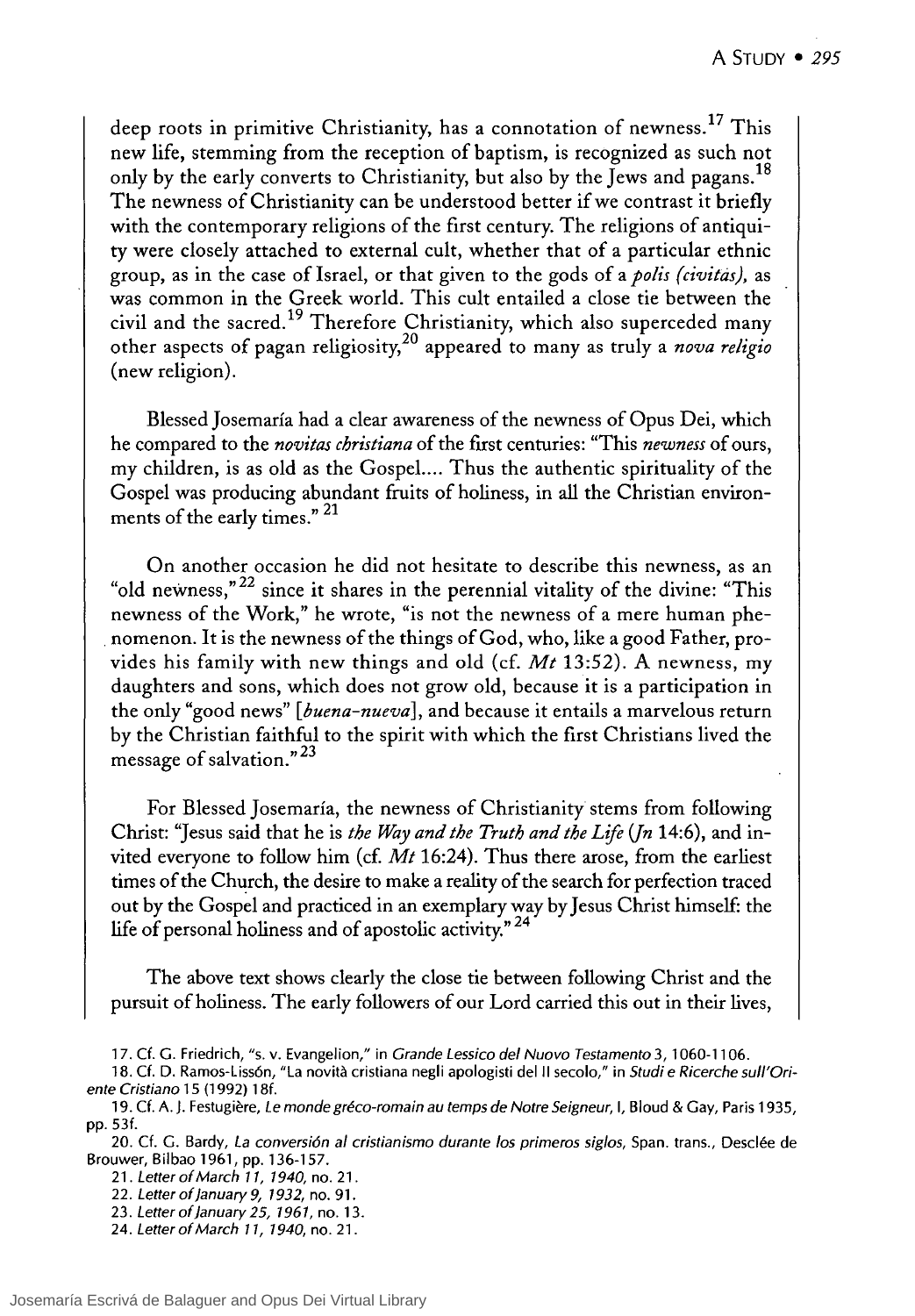as can be seen in testimonies that have reached us, such as those of Clement of Rome, Ignatius of Antioch and Polycarp of Smyrna, among others.<sup>25</sup>

## b) *The radicalness ofChristian lije*

Following Christ is also something new owing to the radicalness it entails, as we have pointed out in another article.<sup>26</sup> No one in either classic antiquity or among the Jews had ever dared to ask of his followers what our Lord demanded. Jesus asked his followers for great renunciation, even requiring that they give up home, brothers and sisters, father, mother, wife, children, lands.<sup>27</sup>

This radicality is pointed out by Blessed Josemaría, among other places, in his homily *The Creat Unknown:* "In the Acts of the Apostles we find the early Christian community described in a single sentence, briefbut full of meaning: 'and they continued steadfastly in the teaching of the apostles and in the communion of the breaking ofbread and in prayers' *(Acts* 2:42) .... This is a teaching that applies to any Christian, because we are all equally called to sanctity. There are no secondclass Christians, obliged to practice only a 'simplified version' of the Gospel."<sup>28</sup> That is to say, the demands of the call to holiness affect every Christian; all are asked to strive for the perfection our Lord sets forth.29 As he puts it in *The Way:*  "You have the obligation to sanctifyyourself. Yes, even you! Who thinks this is the exclusive concern of priests and religious?

"To everyone, without exception, our Lord said: 'Be ye perfect, as my heavenly Father is perfect. $"30$ 

To better understand the radical nature of the Christian vocation, we can consider the complete self-giving expressed by martyrdom. St. Ignatius of Antioch, on his way to Rome [to be martyred], wrote: "1 am now beginning to be a disciple. May nothing visible or invisible prevent me from reaching Jesus Christ.... Allow me to imitate the passion of my God." $31$  The Christians of the first centuries knew that the reception of baptism brought with it the duty of bearing witness, with their own lives, to the faith that they professed in Christ.<sup>32</sup>

25. Cf. D. Ramos-Lissón, El seguimiento de Cristo, in "Los orígenes de la espiritualidad de los primeros cristianos," in Teología Espiritual 30 (1986) 3-27.

26. Cf. ibid., p. 25; Id., "La radicalidad de la vida espiritual de los primeros cristianos," in XX Siglos 5 (1994) 42-57.

27. Cf. Mt 19:29 (Mk 10: 29; Lk 18:29). This renunciation even included one's own self (cf. Mt 10:39; 16:24; Lk 14, 25-33; Jn 12, 23-26).

28. Christ Is Passing By, no. 134. A good commentary on this text can be found in J. M. Casciaro, "La santificación del cristiano en medio del mundo," in Mons. Josemaría Escrivá de Balaguer y el Opus Dei, pp. 117f.

29. Cf. Mt 5:48.

30. The Way, no. 291.

31. Ignatius of Antioch, Romans, 5, 6 The Fathers of the Church, Vol. 1: The Apostolic Fathers, CUA Press, 1947.

32. SI. Ignatius of Antioch himself noted this disposition of the Christian: "Unless it is our choice to die, through him, unto his passion, his life is not in us" (Magnesians, 5 ibid. cf. Ephesians, 10 Ibid.).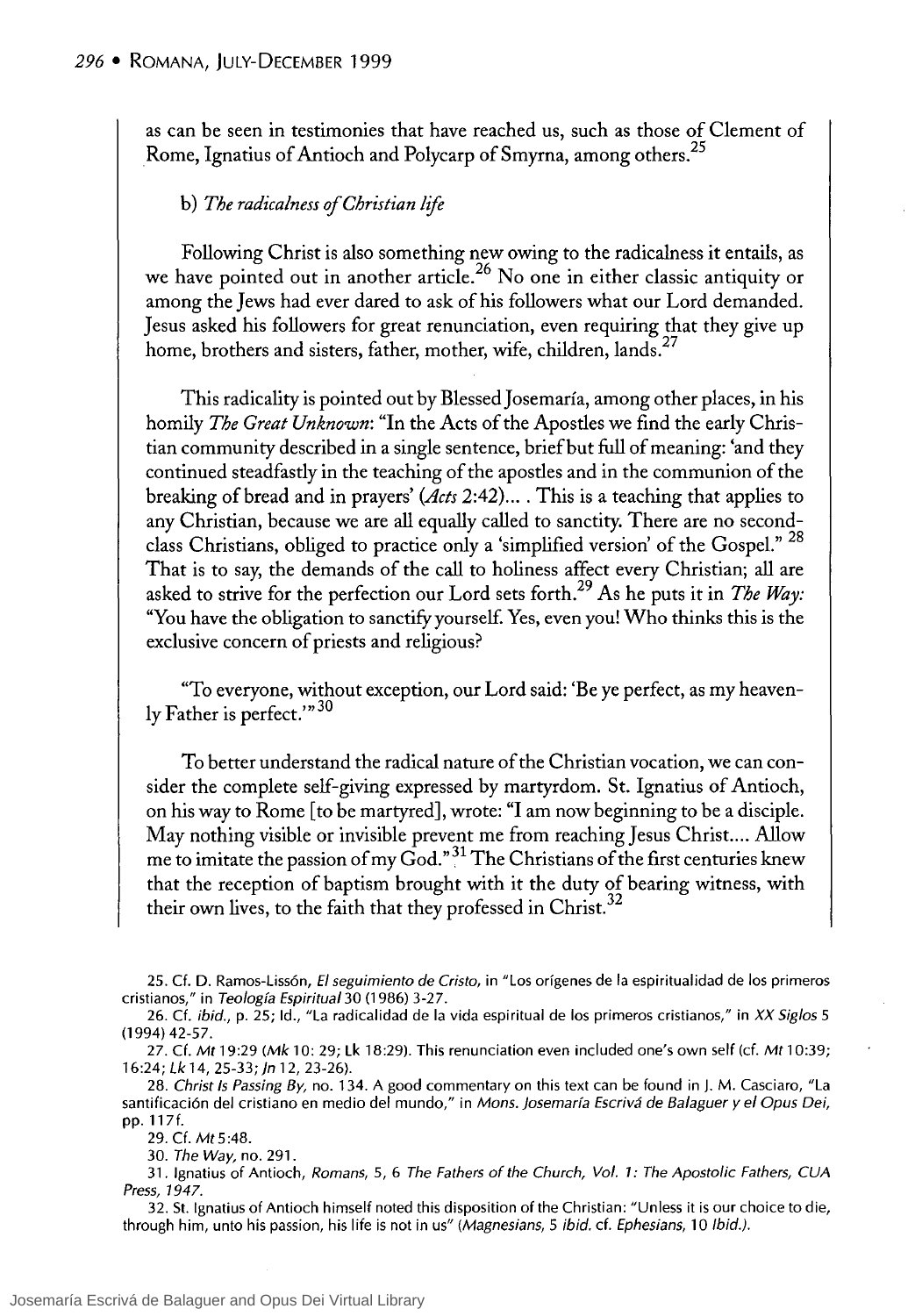The absolute self-giving of martyrdom helped foster, in turn, the ideal of a "spiritualized" or "unbloody" martyrdom, which also expresses the baptismal commitment lived to the full.<sup>33</sup> In this context, Blessed Josemaría, when asked about the vocation to Opus Dei, once said: "1 can put it in very few words: to look for holiness in the middle of the world, *'nel bel mezzo della strada'* as an Italian phrase has it. A person who receives from God the specific vocation to Opus Dei is convinced that he must achieve holiness in his own state in life, in his work, whether it be manual or intellectual, and he lives accordingly.... His vocation is the same as that which those fishermen, peasants, merchants or soldiers received in their heart as they sat at Jesus' feet in Galilee and heard him say: 'You must be perfect as your heavenly Father is perfect' *(Mt* 5:48)." 34

This radical Christian commitment can be seen as a "spiritual" martyrdom, since it means identifying oneself with Christ in his perfect obedience to the will ofGod the Father. This is the key to understanding sorne points in *The Way* that speak of martyrdom: "How we11 you understand obedience when you write: 'Always to obey is to be a martyr without dying!" $35$  "You want to be a martyr. I'll place a martyrdom within your reach: to be an apostle and not call yourself an apostle; to be a missionary — with a mission — and not call yourself a missionary, to be a man of God and to seem a man of the world: to pass unnoticed!"<sup>36</sup>

# c) *The central role ofprayer*

The sanctity to which each Christian is called, identifying ourselves with Christ, is not an inaccessible goal.<sup>37</sup> We can all attain it by putting into practice certain specific means, just as the early faithful did. This is the central focus of Blessed Josemaría's teachings:

"To be holy isn't easy, but it isn't difficult either. To be holy is to be a good . Christian, to resemble Christ. The more closely a person resembles Christ, the more Christian he is, the more he belongs to Christ, the holier he is.

"And what means do we have? The same means the early faithful had, when they saw Jesus directly or caught a glimpse of him in the accounts the Apostles and Evangelists gave of  $\lim_{n \to \infty}$ 

33. This is how St. Clement of Alexandria expressed it in the second century: "If martyrdom consists in acknowledging God, the soul who lives purely in the knowledge of God, who obeys his commandments, is a martyr in life and in word ... This man is blessed, because he does not undergo ordinary martyrdom, but a gnostic (spiritual) martyrdom, letting himself be guided in accord with the Gospel, for the love of the Lord" *(Stromata,* IV, 4, 15 [GCS 52,255]). We should explain that Clement uses the word "gnostic" here in the genuine sense of "Christian gnosis," that is "authentic knowledge of God." This is something totally different from the heterodox gnostics, whom Clement himself had to battle against in his own city of Alexandria.

*34. Conversations,* no. 62.

*35. The Way,* no. 622.

*36. Ibid.,* no. 848.

37. Cf. A. Aranda, *El cristiano, "alter Christus, Ipse Christus,* " *en el pensamiento del Beato josemaría Escrivá,* in M. Belda and others (eds.) *Holiness and the World: Studies in the Teachings of Blessed josemaría,*  Scepter, Princeton 1997.

38. j. Escrivá de Balaguer, *The Forge,* no. 10. One could also cite here *The Way,* no. 470; *Letter March*  19, 1967, no. 139.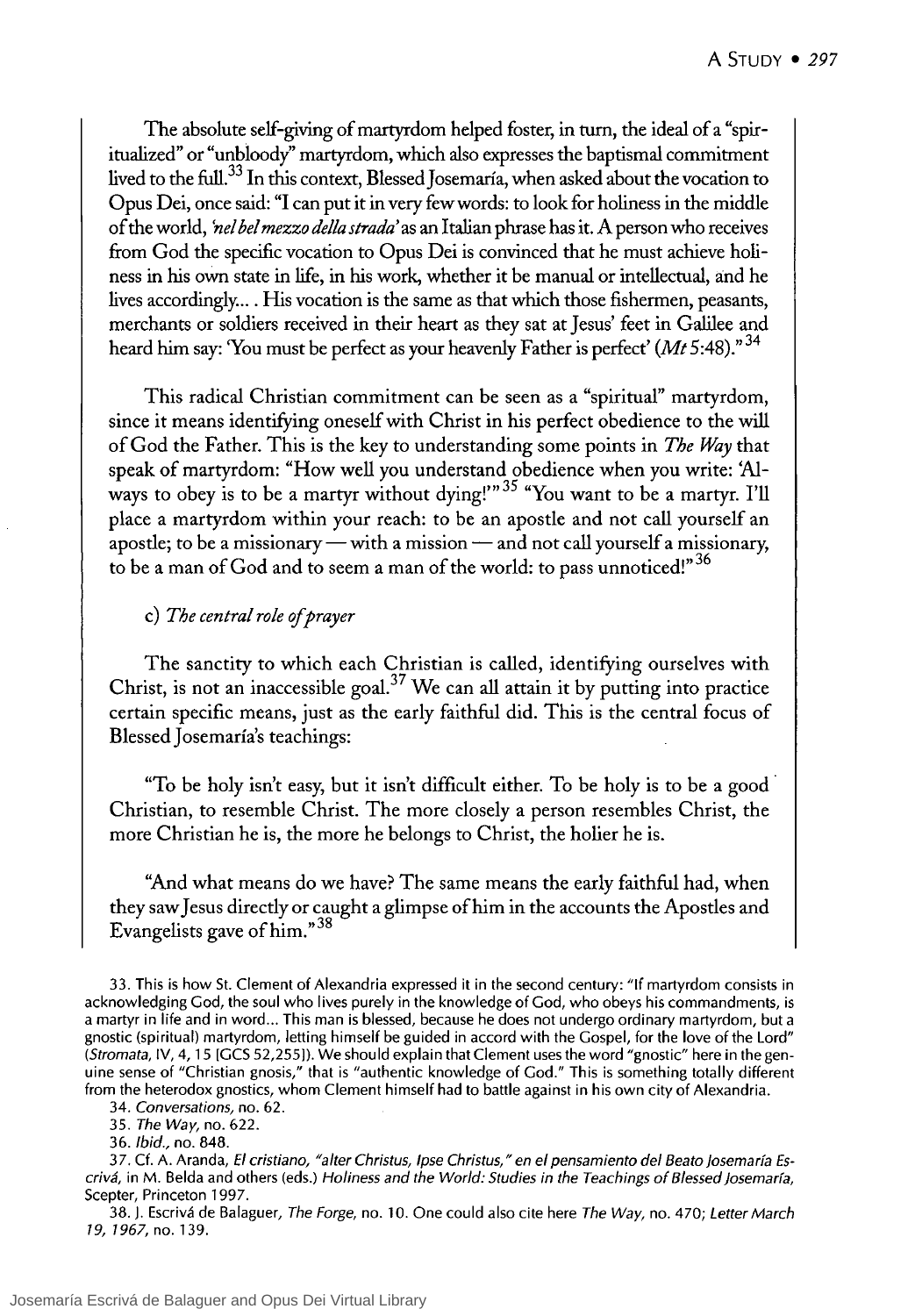Imitating and following Christ is the core of Christian asceticism. Therefore, the life of prayer holds a unique position among ascetical practices.<sup>39</sup> The Founder of Opus Dei once more directs our attention to our Lord himself and his early followers:

"Remember what the Gospels tell us about Jesus. At times he spent the whole night in an intimate conversation with his Father. The aposdes were filled with love when they saw Christ pray;<sup>40</sup> and, after seeing this constant attitude in their master, they asked him: 'Lord, teach us to pray'  $(Lk 11:1)$  in this way. St. Paul spreads the living example of Christ everywhere when he urges the faithful to 'be constant in prayer' (Rom 12:12). And St. Luke portrays the behavior of the first Christians with a phrase that is like the touch of an artist's brush: 'they all, with one mind, continued steadfastly in prayer."41

Blessed Josemaría wanted the example of the early Christians to be presented to young people. "Take special care to show them the life of prayer of the early Christians. The Acts are a delightful arsenal of anecdotes." 42

In his homily, "A Life of Prayer," he says:

"The Acts of the Aposdes describe a scene 1 love to contemplate because it gives us a clear, abiding example of prayer: 'They persevered, all of them, in the apostles' teaching, in their fellowship in the breaking of bread, and in prayer.' We are told this time and again in the passage narrating the lives of the first followers of Christ. 'All these, with one mind, gave themselves up to prayer' *(Acts* 1:14). Again, when Peter was imprisoned because he had boldly preached the truth, they decided to pray. 'There was a continual stream of prayer going up to God from the Church on his behalf' *(Acts 12:5).* 

"Prayer was then, as it is today, the only weapon, the most powerful means, for winning the battles of our interior struggle. 'Is one of you sad?' asks St. James. 'Let him pray' (Jas 5:13). St. Paul sums it up by saying, 'Pray without ceasing' (1 Thess 5:17). Never get tired of praying."<sup>43</sup>

39. On prayer in the early centuries of Christianity see: A. Hamman, La oracion, Herder, Barcelona 1967, pp. 439-776. The life of prayer and contemplation holds a prominent position in the writings of Blessed josemaría: see, for example, josemaría Escrivá, "Life of Prayer," in Friends of Cod, Scepter, London - New York, 1981, nos. 238-255. On this aspect of his life and teachings: cf. J.M. Casciaro, "La santificación del cristiano en medio del mundo," pp. 150-157; F. Ocáriz, "La filiación divina, realidad central en la vida y en la enseñanza de Mons. Escrivá de Balaguer," in Mons. Josemaría Escrivá de Balaguer y el Opus Dei, pp. 200-203; Georges Cottier, "Prayer and the basic structures of faith" in Holiness and the World, pp. 89-106; Manuel Belda, "Contemplatives in the Midst of the World," in Romana 27, (1998) 326-340.

40. The iconographic representation of Christ at prayer had an enormous influence on Christian art of the early centuries (d. H. Leclercq, s.v., "orante," in Dictionnaire D'Archeologie Chrétienne et de Liturgie, 12, 2291-2322).

41. Christ Is Passing By, no. 119.

42. *Instruction, January 9, 1935*, no. 258.

43. Friends of God, no. 242.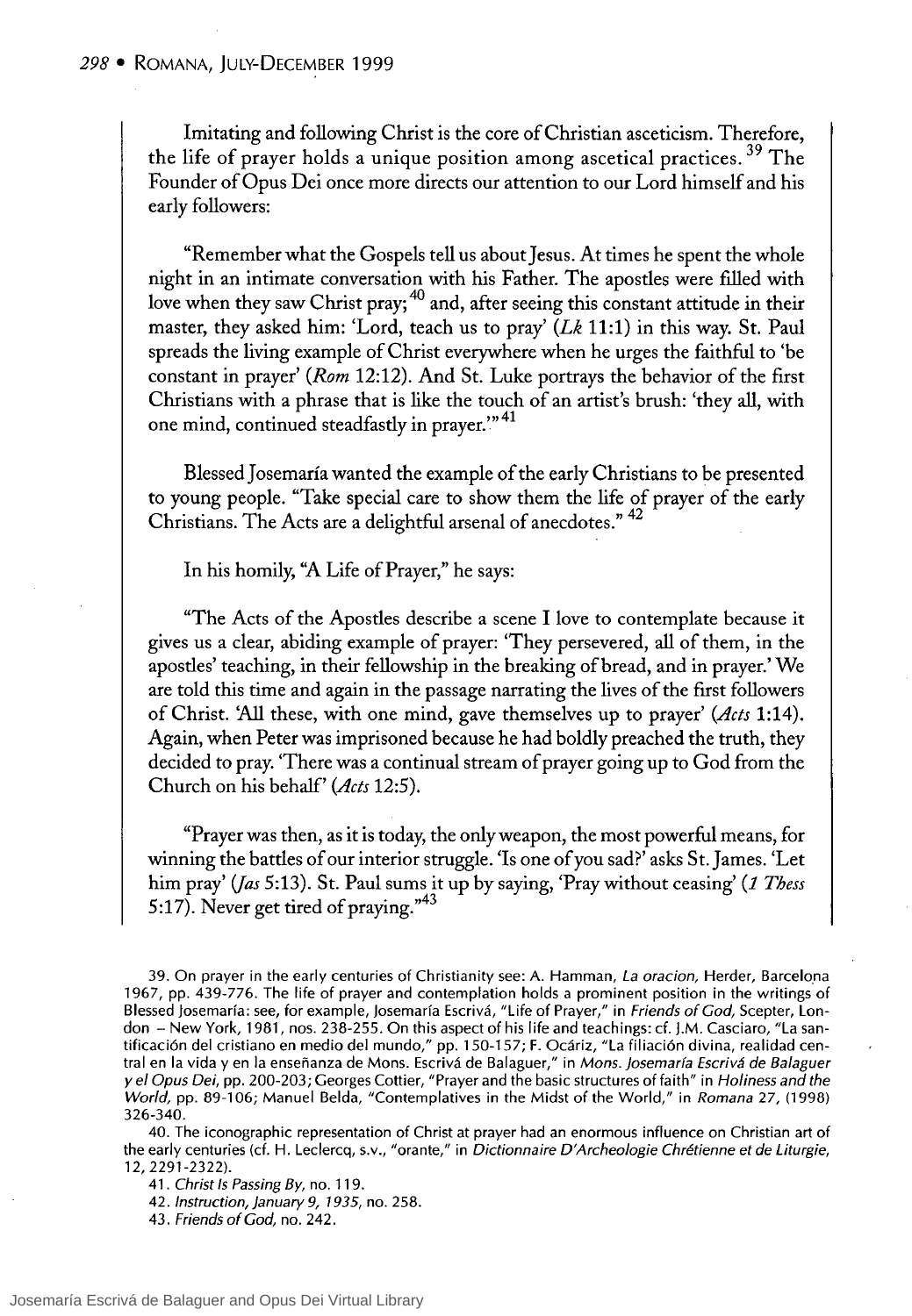This emphasis on the importance of a "life of prayer" is sometimes expressed as the need for "constant prayer,"  $44$  or "prayer that becomes continual."  $45$  We are urged to strive for an uninterrupted conversation with God that leads a Christian to divine contemplation.46 Or as he also says: "Prayer then becomes continuous, like the beating of our heart, like our pulse. Without this presence of God, there is no contemplative life. And without contemplative life, our working for Christ is worth very little, for vain is the builder's toíl if the house is not of the Lord's building."<sup>47</sup>

# *2. Ordinary lije as the sphere ofsanctification*

There are many references to the sanctification of a Christian's ordinary life in the writings and preaching of Blessed Josemaría.<sup>48</sup> It is there, in the midst of one's ordinary occupations, that one is called to strive for holiness. In his homily "Working for God," he cites a wel1-known passage from the so-called *Epist/e to Diognetus:* "Savor these words of an anonymous author of those times, who sums up the grandeur of our vocation as fol1ows: Christians, he writes, 'are for the world what the soul is for the body. They live in the world, but they are not worldly, like the soul is in the body, but is not corporeal. They live among all peoples, like the soul is in all parts of the body... . And it is not lawful for Christians to abandon their mission in the world, just as the soul may not separate itself voluntarily from the body." $49$  Thus it is in the sphere of one's ordinary life that a Christian has to put into practice the means that will enable him to carry out his sanctifying task.<sup>50</sup>

### a} *Sanctijication in family lije*

The early Christian families are seen by Blessed Josemaría as a model for families today.<sup>51</sup> "There is perhaps no better model for a Christian couple than that of the Christian families of apostolic times: the centurion Cornelius, who obeyed the will ofGod and in whose home the Church was made accessible to the gentiles; Aquila and Priscilla, who spread Christianity in Corinth and Ephesus

44. Christ Is Passing *By,* no. 116.

46. Ibid., no. 107

47. Ibid., no. 8.

48. A quick glance at his homilies published in Christ Is Passing *By* and Friends of Cod is sufficient to reach this conclusion.

49. Friends of God, no. 63. The quotation reproduced in the text is taken from the Epistle to Diognetus, 6 (The Fathers of the Church: The Apostolic Fathers, p. 362.).

50. Cf. M. A. Tabet, "La santificación en la propia situación de vida. Comentario exegético a 1 Cor 7, 17-24," in Romana (1988/1) 169-176; Giuseppe Dalla Torre, "Christians, the life of the world," in Holiness and the World, op. *cit.,* pp. 191-210.

51. Cf. Josemaría. Escrivá, "Marriage, a Christian Vocation," in Christ Is Passing *By,* nos. 22-38. See also Cormac Burke, "El Beato Josemaría Escrivá y el matrimonio: Camino humano y vocación sobrenatural," in Romana 19 (1994/2) 374-384; F. Gil Hellín, "La vida familiar, camino de santidad," in Romana 20 (1995/1) 224-236; B. Castilla Cortázar, "Consideraciones sobre la antropología "varón-mujer" en las enseñanzas del Beato Josemaría Escrivá," in Romana 21 (1995/2) 434-447. On the concept of the family in this period see

<sup>45.</sup> Ibid., no. 8.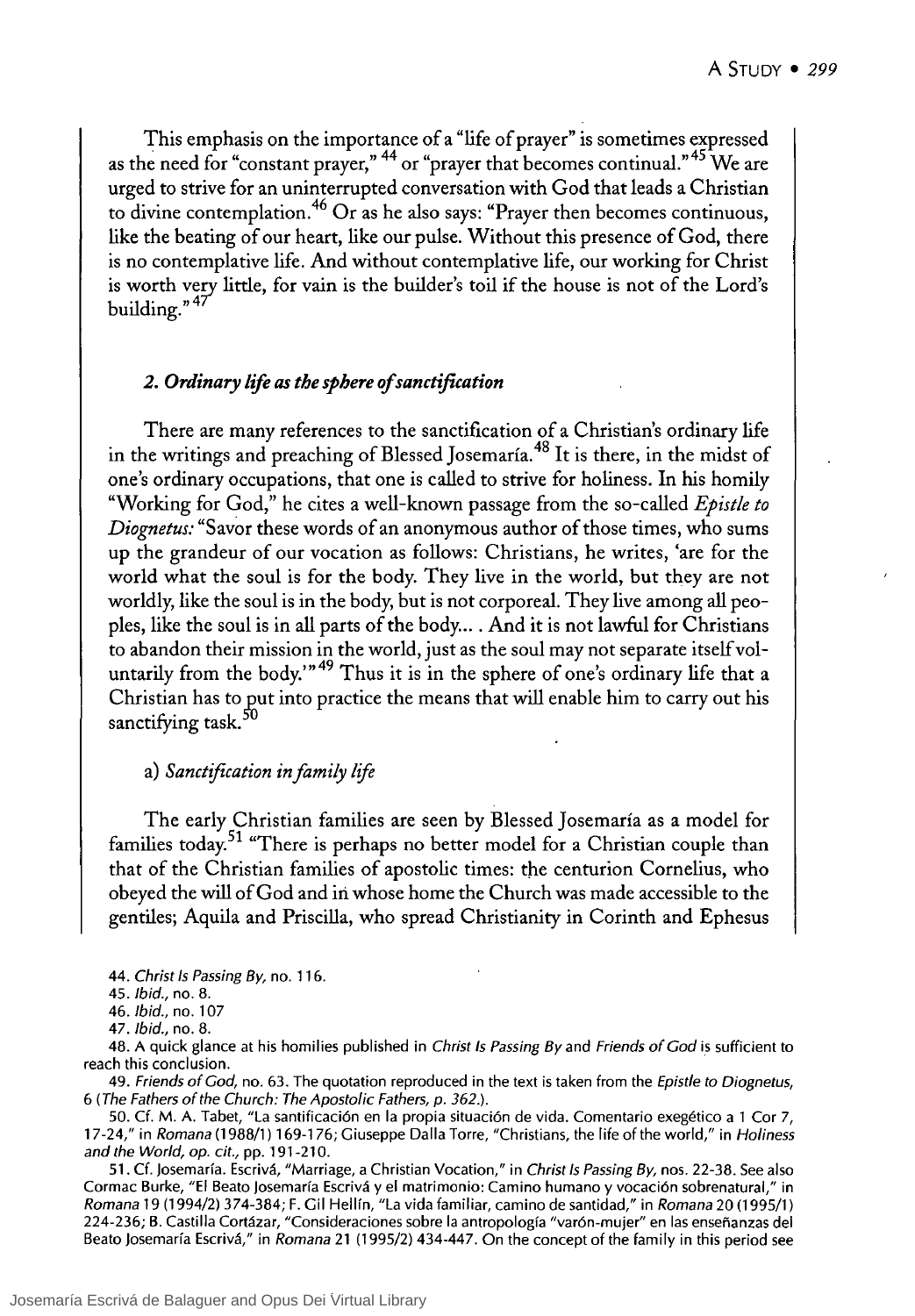and who cooperated in the apostolate of St. Paul; Tabitha, who out of charity attended to the needs of the Christians in Joppa. And so many other homes and families of Jews and Gentiles, Greeks and Romans, in which the preaching of our Lord's first disciples began to bear fruit."<sup>52</sup>

When asked in an interview about the importance of teaching children to lead a life of piety, Blessed Josemaría answered: "I think it is precisely the best way to give children a truly Christian upbringing. Scripture tells us about those early Christian families which drew new strength and new life from the light of the Gospel. St. Paul calls them 'the church in the household' (1 Cor 16:19)."53

He inculcated in his children the essential need for Opus Dei's family spirit. "All of us who belong to Opus Dei, my children, form a single home. The reason that we constitute a single family is not based on the fact of living beneath a single roof. Like the early Christians, we are *cor unum et anima una* (Acts 4:32). No one in the Work should ever feel the bitterness of indifference.<sup>754</sup> This strong sense of unity is closely linked to understanding the Work as a part of the Church,  $55$  which tries to be faithful to its specific vocation.<sup>56</sup>

But at the same time that he vigorously stresses the unity of the Work, Blessed Josemaría points to the need to establish small Christian communities  $-$  the "church in the household" or "domestic churches" of St. Paul $-$  around a few families. "In this way," he wrote, "we will form small Christian communities at all levels of society, which are a true source of fraternal life and charity, of evangelical love." 57

Virginity embraced as a state of life *propter regnum caelorum*.<sup>58</sup> was also found

A. de Mier Vélez, "Aspectos relativos al término 'familia' en el cristianismo antiguo," in Religión y Cultura 30 (1994) 437-463.

52. Christ Is Passing By, no. 30. In another place he quotes a text from Tertullian (Ad uxorem, II,8,6 [CCL 1,393-394]) that describes the excellence of Christian marriage (*Ibid*, no. 29).

*53.* Conversations, no. 103. In the New Testament we find references to several "churches in the household" or "domestic churches": the one that gathered in the house of Stephen (1 Cor 1:16); in the house of Philemon (Philem 2); in the house of Cornelius (Acts 16:15); that of Lydia (Acts 16:31); that of Onesiphorus  $(2$  Tim 1:16). The activity of St. Ignatius of Antioch also must have been carried out house by house (cf. Smymeans, XIII, 1 [Fpatr 1, 178-180]). This situation lasted throughout the second century, as Justin testifies. In the Acts of his martyrdom, when questioned by the Prefect Rusticus about the place where Christians gather, Justin answered "Wherever each one prefers and is able to" (Acta Justini et soc, III, 1 [BAC 75,312]). 54. Letter May 6, 1945, no. 23.

55. The specific expression that the Founder of Opus Dei used to define the Work was: "Opus Dei is a small portion of the Church." Pedro Rodriguez, "The Place of Opus Dei in the Church," in Pedro Rodriguez, Fernando Ocariz, and Jose Luis Illanes, Opus Dei in the Church, (Scepter, Princeton, 1994), p. 1.

56. Cf. Instruction, May-7 935, no. 1.

57. Ibid., no. 85. This passage of the Instruction is supplemented by note 155 written by Bishop Álvaro del Portillo, which explains its meaning: "This is a question, really, of a return to the early times of Christianity, when the faithful were cor unum et anima una (Acts 4:32). Embued with this evangelical affection, they gathered in each others' homes, to give praise and thanksgiving to God; to receive instruction, listening to the word of God, explained in a manner appropriate to each little community; and to make plans for apostolate and proselytism. These are precisely the purposes of the gatherings in the homes of our Supernumerary brothers, a true fountain of fraternal life and charity.

58. On virginity and asceticism in the early centuries, see T. Camelot, Virgines Christi: La virginité aux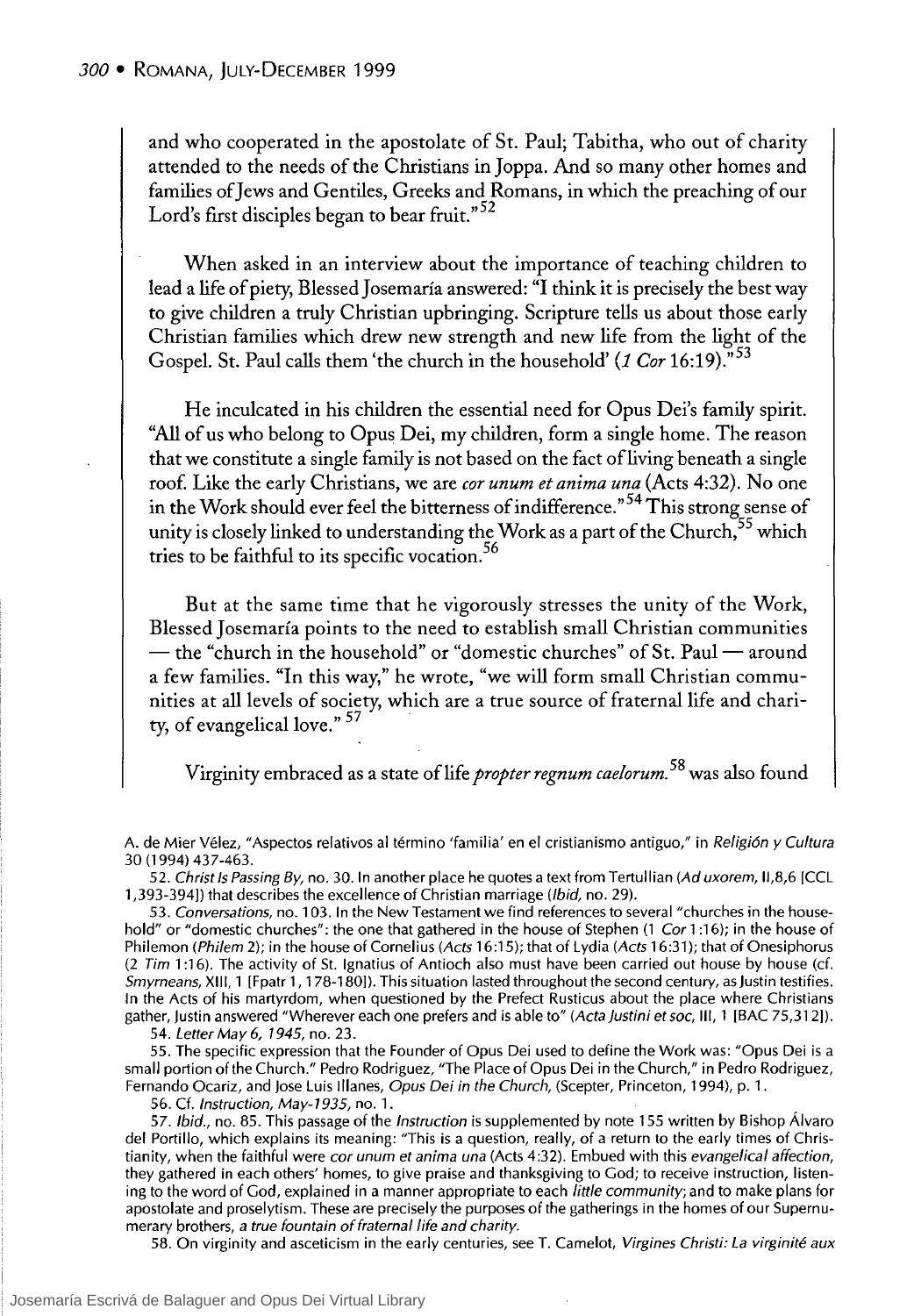in the Christian families of the first centuries.59 The early Christians who lived as virgins did so in their own home surroundings, without separating themselves from the world.<sup>60</sup> The Founder of Opus Dei referred to this precedent in an *Instruction* addressed to his children:

"Before they place us," he said, "in this juridical mold, they have to realize, and we must too, that the first Christian faithful, including those ascetics and virgins who personally dedicated their lives to the service of the Church, did not close themselves up in a convent. They remained in the midst of the world like their fellow men and women. This is our case, since there is no reason to differentiate ourselves in anything from our companions and fellow citizens.<sup>" 61</sup>

And a little further on, in the same *Instruction*, he explains why some members of Opus Dei live celibacy: ''A1ways remember that it is Love, the Love of loves, that is the reason for our celibacy. We are not bachelors, because the confirmed bachelor is a sad creature who knows nothing about love."  $62$  Celibacy, he says elsewhere, provides "greater freedom of heart and of movement, to dedicate oneself permanently to conducting and supporting apostolic undertakings. This is also true in the lay apostolate." 63

There is abundant testimony that in the first centuries of Christianity the ordinary faithful undertook a life of celibacy and virginity for the same reasons that Blessed Josemaría mentions here.<sup>64</sup>

### *b) Holiness in social lije*

Blessed Josemaría saw in the varied make-up of society rich possibilities of sanctity for Christians living in all epochs, beginning with the first Christians. He wrote in one of his *Letters:* 'Just as among the first followers of Christ, all of current-day society is present in our Supernumeraries, and always will be. There are intellectuals and businessmen; professional people and craftsmen; entrepreneurs and workers; diplomats and people engaged in commerce, finance, journalism,

premiers siècles de l'église. Paris, 1944; J. Joubert, "La virginité ou les vrais noces" in Revue de Droit Canonique 40 (1990) 117-133.

59. Cf. *Mt* 19:12. Virginity and celibacy were very much esteemed in the early Church. We could mention some statements by Clement of Rome, Epístola Corintios, I, 38, 2 (Fpatr 4,120); Ignatius of Antioch, Smyrneans, XIII, 1 (Fpatr 1,176-180); Hermas, Pastor, Visiones 1, 2, 4, 11, 3, 2 (Fpatr. 6,66,78); Semblances, IX, 29, 1; IX, 31,3 (Fpatr 6,274; 276-278); (CSEL 2,44-45); Cyprian, On the attire of virgins, 3-6 (CSEL 3/1, 189-192); Methodius of Olympus, The Banquet, The Hymn (SC 95, 310-321).

60. The birth of monasticism, with its consequent separation from the world, is a later phenomenon which had its origin at the end of the 3rd century. (cf. L. Bouyer, La spiritualité du Nouveau Testament et des Peres, Aubier, Paris, 1966, p. 369).

61 . Instruction, Oecember 8, 1941, no. 81 .

62. Ibid., no. 84.

63. Conversations, no. 92.

64. As a sample we could cite what Athenagoras wrote in the second century: "It is even easy to find

 $\overline{1}$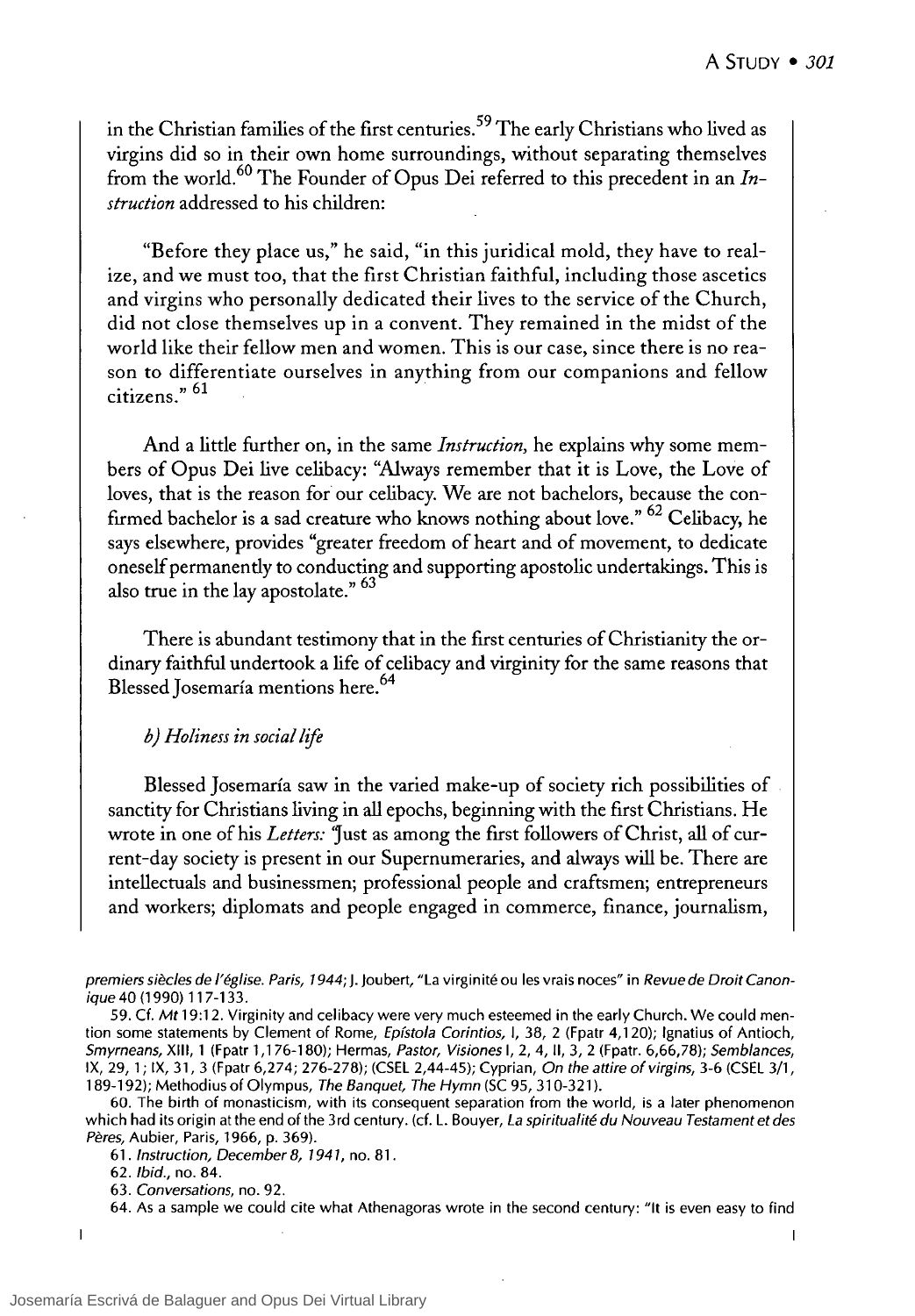agriculture, entertainment and sports. There are young and old, healthy and sick. It is a marvelous "unorganized" organization, like life itself. There is also true and authentic specialization in apostolate because all honest and noble human occupations can become apostolic and divine." 65

Those familiar with the writings of the Founder of Opus Dei will see in these words the central reality that has to be sanctified according to the spirit of Opus Dei: ordinary work.<sup>66</sup>As we read in *Furrow:* "You say it helps you a lot to wonder how many businessmen have become saints since the time of the early Christians. And you want to show that it is also possible today. Our Lord will not abandon you in that effort." <sup>67</sup>

We see here, as in many other areas, that Blessed ]osemaría, after pointing to the example of the early Christians, immediately relates it to men and women of today. His interest in the first followers of Christ, much more than purely "theoretical," is driven by his apostolic eagerness to reach as many souls as possible. "The man of faith sees life, in all its dimensions, from a new perspective: that which is given us by God... . That is the reason why you must strive for holiness... contributing at the same time to the sanctification of others, your fellow men; sanctifying your work and your environment." 68

Although we have already alluded to it, it is perhaps useful here to recall the immense difficulties the early faithful had to overcome in the cultural and political atmosphere of the Roman empire. These included persecution  $^{69}$  and martyrdom  $^{70}$  throughout a period of three centuries; attacks by the intellectual élite, especially by Fronton of Cirta, Celsus and Porphyry;  $^{71}$  ridicule by authors such as Lucian;  $^{72}$  condemnation by

65. Letter of January 9, 1959, no. 11.

66. On the sanctification of work in the teaching of Blessed Josemaría, see: Jose Luis IIIanes, The Sanctification of Work, Four Courts, Dublin, 1983; Id. "Work, Justice, Charity" in Holiness and the World, pp. 211-242; J. M. Aubert, "La Santificación del trabajo" in Mons. josemaría Escrivá de Balaguer y el Opus Dei, pp. 215,-224; P.P. Donati, "El significado del trabajo en la investigación sociológica actual y el espiritu del Opus Dei," in Romana 22 (1996/1) 122-134. On work and the spirituality of the early Christians: S. Felici (Ed.), Spiritualità del lavoro nella catechesi dei Padri del III-IV secolo, (Biblioteca de Scienze Religiose 75), LAS, Rome 1986; A. Quacquarelli, "L'educazione allavoro: dall'antica comunita cristiana al monachesimo primitivo" in Vetera Christianorum 25 (1988) 149-163.

67. Josemaría Escrivá, Furrow, Scepter, New York, 1988, no. 490.

68. Christ 15 Passing By, no. 46. The entire homily "In Joseph's Workshop" summarizes concisely the teaching of Opus Dei's founder on the sanctification of work: cf. Christ Is Passing By, nos. 39-56.

69. Cf. P. Allard, Histoire des persécutions pendant les deux premiers siecles, 2 vols., 3rd ed., Gabalda, Paris 1903-1905; T. Baumeister, "Mártires y perseguidos en el cristianismo primitivo," in Concilium (E) 19 (1983) 312-320; J. Siat, "La persécution des chrétiens au début du lIe s. d'apres la lettre de Pline le Jeune et la réponse de Trajan en 112," in Études Classiques 63 (1995) 161-170.

70. Cf. L. Cignelli, "Significato del martirio: Pensieri dei Padri della Chiesa," in Studi Francescani 92 (1995) 19-41.

71. Cf. P. de Labriolle, La réaction païenne. Étude sur la polemique antichrétienne du ler au VIe siècle, Artisan du livre, Paris 1948; D. Ramos-Lissón, "Alegorismo pagano y alegorismo cristiano en Orígenes. La polémica contra Celso," in A. González Blanco (Ed.), Cristianismo y aculturación en tiempos del Imperio Romano, in Antigüedad y Cristianismo (Murcia) 7 (1990) 125-136.

72. Lucian, De morte Peregrini, Loeb Classical, Harvard University Press-William Heinemann, Cambridge Mass. and London, 1962, Lucian, V, pp. 1-51.

<sup>&#</sup>x27;many men and women among us who have reached old age as celibates, in the hope of attaining a greater' intimacy with God" (Legation, 33).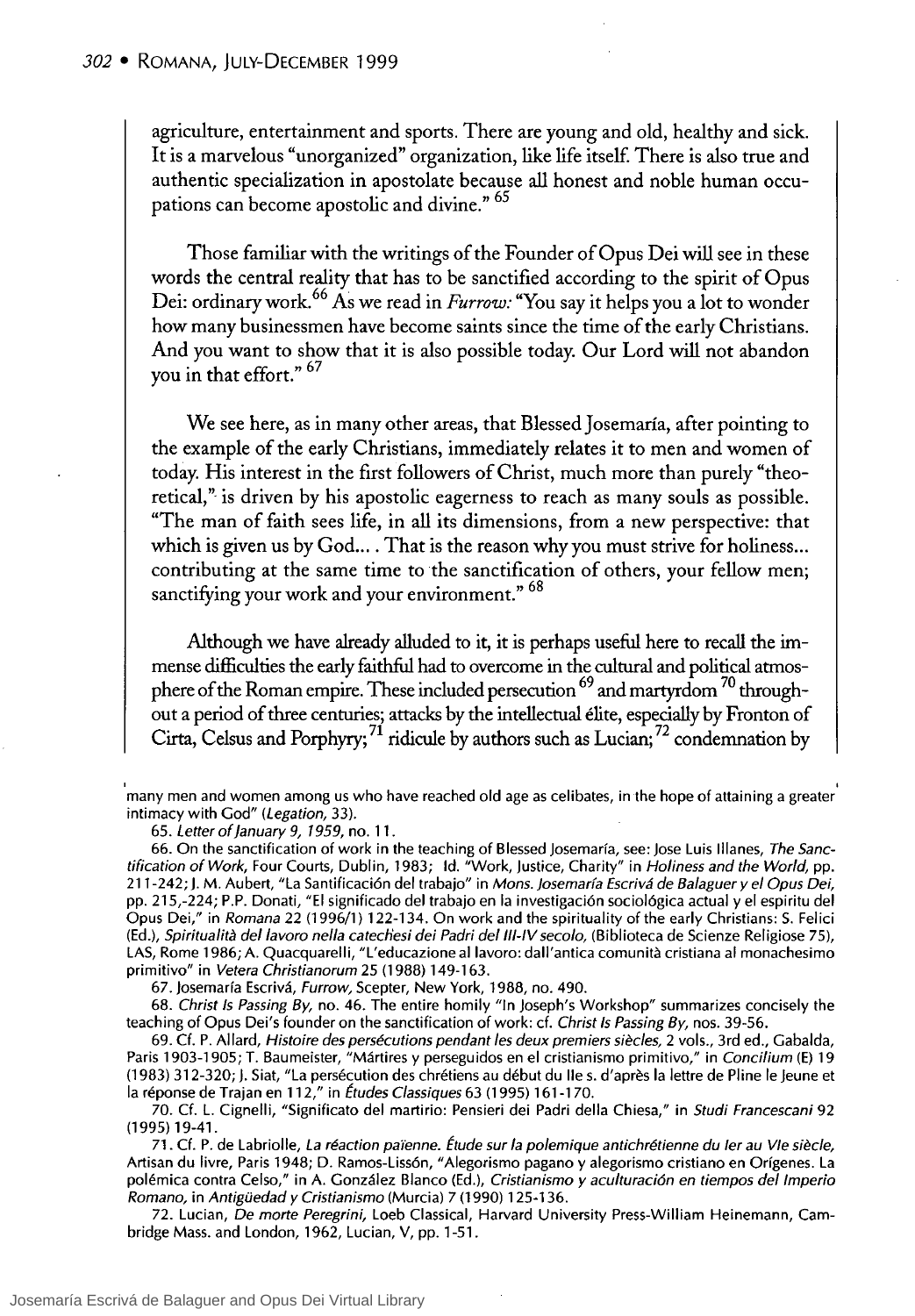public opinion;  $^{73}$  accusations of atheism, foreign cults, charlatanism, magic, cannibalism, etc.<sup>74</sup> The Christian response, although varied in its details, is unequivocal: to proclaim the truth, fulfilling Christ's command,75 even if this leads to death.

# *3. Apostolíc expansíon*

Proclaiming Christ's truth was the early Christians' great mission. Therefore it was also one of the great attractions that Blessed ]osemaría found in them. For him this apostolic zeal was an example for those of our time as well: "To follow in Christ's footsteps, today's apostle does not need to reform anything, but even less has he to take no part in the contemporary affairs going on around him. He has only to act as the first Christians did, and give life to his environment."<sup>76</sup>

The Founder of Opus Dei, as did the early Christians, saw in religious ignorance one of the greatest obstacles confronting the spread of the faith.<sup>77</sup> "In our life we are repeating the life of the early Christians. We too will often find on our way the most dismal religious ignorance, which demands of us a deep and constant apostolate of doctrine. And this not only among the pagans of our time, but also among more than a few who would be upset if we did not call them Catholics."<sup>78</sup>

The apostolic efforts of the first Christians was based on the personal apostolate of each of our first brothers and sisters in the faith.<sup>79</sup>

"This is how the first Christians acted. Their supernatural vocation did not provide them with social or human programs to carry out. But they were penetrated by a spirit, by a conception oflife and the world, that could not fail to have consequences in regard to the society in which they moved.

"With a personal apostolate similar to our own, theywent about making converts. During his captivity, Paul was already sending greetings to the churches from the Christians who lived in *Caesar's household* (Phil 4:22). Doesn't St. Paul's letter to Philemon move you? It is a living testimony of how the leaven of Christ,

76. Furrow, no. 320. The same idea is expressed in The Way, no. 376.

<sup>73.</sup> An echo of this condemnation is found in Tertullian, Apologeticum, III, 1 (CCL 1,91).

<sup>74.</sup> Cf. H. Leclercq, "Accusations contre les chrétiens," in Dictionnaire D'Archeologie Chrétienne et de Liturgie 1, 265 and ff.

<sup>75.</sup> Mk 16: 15. We also have the witness of the Christian apologists of the 2nd and 3rd centuries. As an example of this we can cite a text from Aristides: "[The Christiansl are ready to give their lives for Christ because they keep his commandments firmly, living justly and in a holy way according to what they were commanded by the Lord Cod, always giving thanks for food and drink and for all other goods .... This is indeed the way of truth which leads those who travel it to the eternal kingdom promised by Christ in the life to come." (Apología, XV, 10-11 [BAC 116, 131]).

<sup>77.</sup> St. Clement of Alexandria already realized in his epoch that "the only evil is ignorance" (Stromata, VI, 113, 3 [CCS 52,488]).

<sup>78.</sup> Letter of August 1953, no. 19. The need to teach doctrine also led him to consider the field of public opinion in this regard (Letter of April 30, 1946, no. 73).

<sup>79.</sup> Cf. C. Bardy, Conversion to Christianity During the First Centuries, *cit.,* pp. 294-307.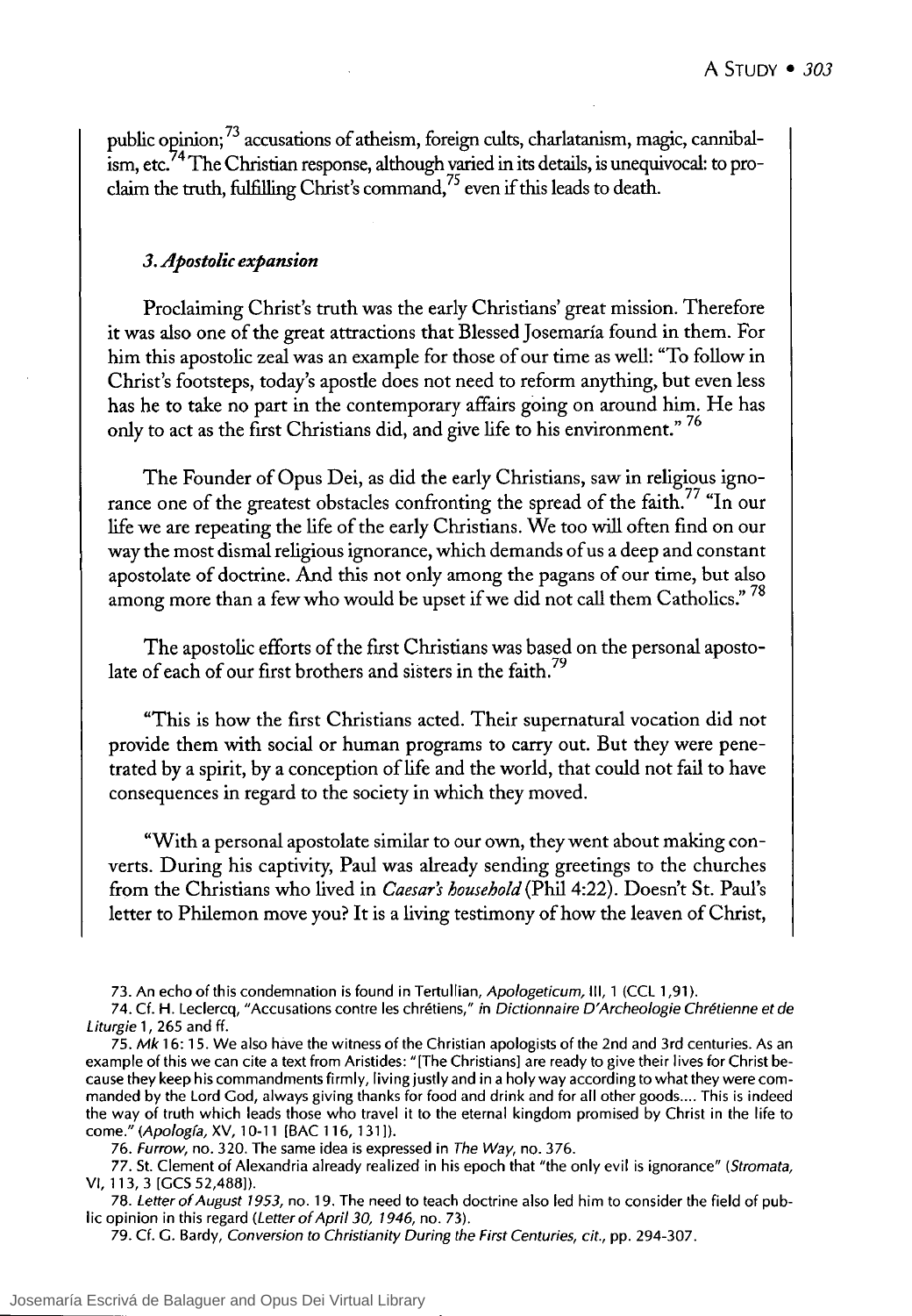without direcdy intending it, had given a new meaning, through the influence of charity, to the structures of that society based on slavery? (cf. *Philem* 8-12; *Eph*  6:5ff; *CoI3:22-25;* 1 *Tim* 6:1 and 2; 1 *Pet* 2:18ff).

"Tertullian, a litde more than a century later, wrote: *We are ofyesterday and already we jill the world and all your places: the cities, the islands, the towns, the munici*palities, the councils, the very army camps, the tribunals, the assemblies, the palace, the *senate, the Jorum. We have left you only your temples* (Tertullian, *Apologeticus,* 37)." 80

Although these words of Tertullian have to be taken with some caution, given the Mrican writer's *vehementia cordis,* it is beyond doubt that the expansion of Christianity by the end of the second and the beginning of the third century was very extensive, within the confines of the Roman Empire.<sup>81</sup> Blessed Josemaría sees in Tertullian's words an example of the efficacy of the personal apostolate practiced by our first brothers and sisters in the faith.

Personal apostolate means giving witness with one's own life to the faith that one professes. This subject has deep biblical  $^{82}$  and patristic roots,  $^{83}$  and touches upon a capital point of the Christian message: the consistency between faith and practice in the life of Christ's follower. As Blessed Josemaría wrote about his married children: "Thus, with a silent and almost invisible personal apostolate, they bring to all social sectors, public and private, the witness of a life similar to that of the first Christian faithful." 84

But we must not forget that Christian witness is nourished and fostered by charity. This is how Blessed Josemaría put it in his 1967 homily, The Strength of *Love:* "How well the early Christians practiced this ardent charity which went far beyond the limits of mere human solidarity or natural kindness. They loved one another, through the heart of Christ, with a love both tender and strong. Tertullian, writing in the second century, tells us how impressed the pagans were by the behavior of the faithful at that time. So attractive was it both supernaturally and humanly that they often remarked; 'See how they love one another' (Tertullian, *Apologeticus,* 39, 7 (PL 1,471)." 85

Nevertheless, witness has to be accompanied by words, as we see in the life of Christ himself. Inspired by his example, the first Christian generations learned to carry out a personal apostolate of dialogue.<sup>86</sup> As the Founder of Opus Dei told his children:

<sup>80.</sup> Letter of January 9, 1959, no. 22.

<sup>81.</sup> Cf. K. Baus, Manual de Historia de la Iglesia, directed by H. Jedin, 1, (Sp. trans.), Herder, Barcelona 1966, pp. 311-319.

<sup>82.</sup> Cf. Mt 5: 16; Jas 2:17.

<sup>83.</sup> Cf. Ignatius of Antioch, Magnesians,4, Apostolic Fathers, pp. 97-98; Ephesians 10, Ibid., p. 92.

<sup>84.</sup> Instruction for the Work of St. Gabriel, May, 1935, no. 94.

<sup>85.</sup> Friends of God, no. 225.

<sup>86.</sup> Cf. D. Ramos-Lissón, "El diálogo entre el poder político romano y los cristianos, según la literatura martirial de los tres primeros siglos," in D. Ramos-Lissón (ed.), El diálogo Fe-Cultura en la Antigüedad cristiana, Eunate, Pamplona 1996, pp. 199-225.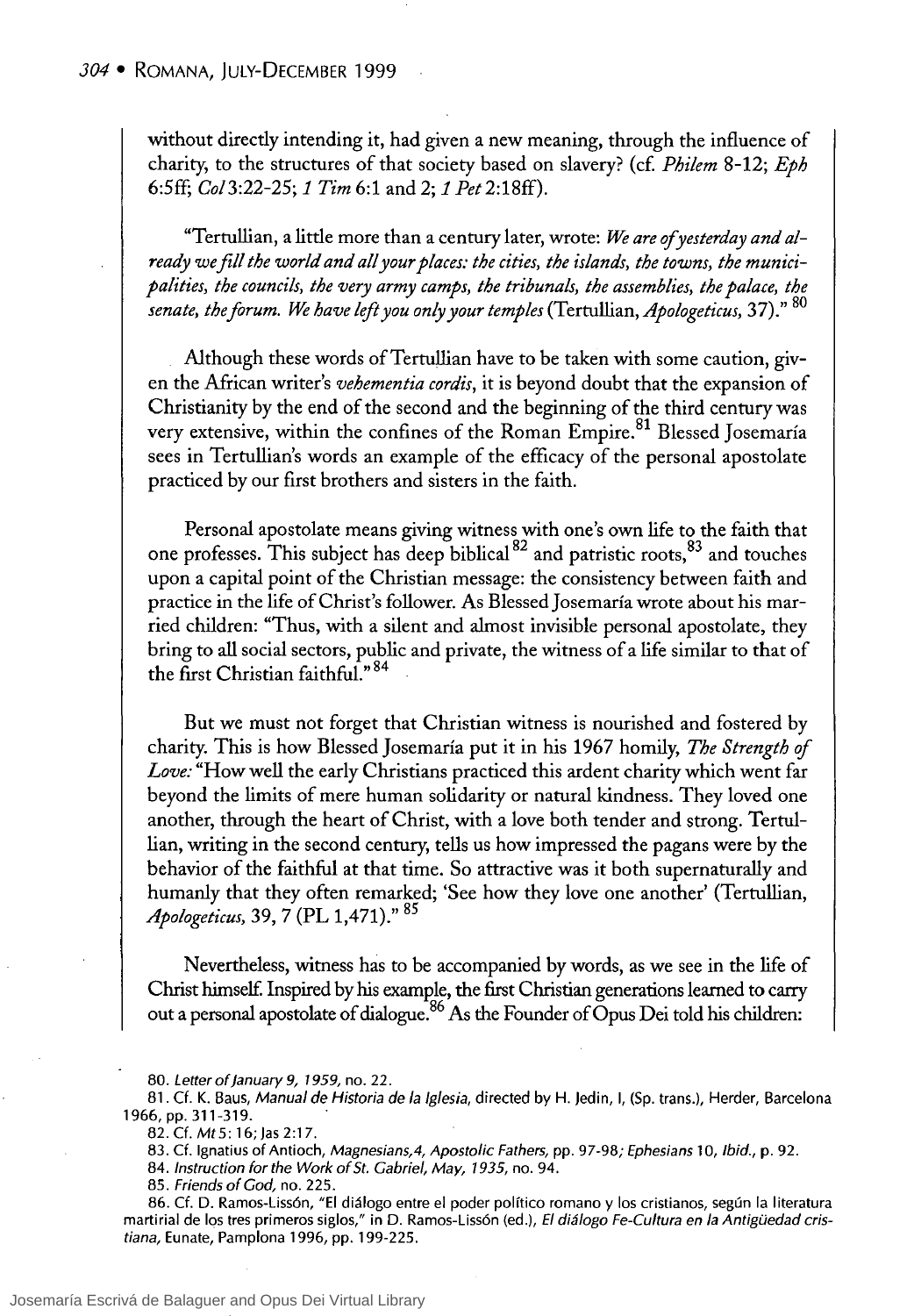"We could continue turning the pages of the Cospel and consider so many conversations that Jesus had with men and women: his whole life was a continual dialogue in search of souls. The frrst Twelve, in preaching the Cospel, carried on a marvelous conversation with all the people that they met, that they sought out, on their journeys and apostolic travels. There would be no Church today if the apostles had not undertaken this supernatural dialogue with all those souls. For Christian apostolate comes down to this: *ergo fides ex auditu, auditus autem perverbum Christi (Rom*  10:17); faith comes from hearing, and hearing from preaching the word ofChrist.

 $\sim 10^{11}$  M

"How weli the first Christian generations understood this, whom 1 like to speak about so much, because they are a model for our vocation!" 87

Blessed Josemaría expresses his admiration for another example of the apostolic efforts of the first Christian generation in his homily *That All May be Saved:* 

"This is a good moment to recall an event that shows the wonderful apostolic zeal of the early Christians. Scarcelya quarter of a century had passed since Jesus had gone up to heaven and his fame was already being spread in many cities and towns. In the city of Ephesus a man arrived, Apollo by name, 'an eloquent man, well grounded in the Scriptures. He had had instruction in the name of the Lord; and, with a spirit full of zeal, used to preach and teach about the life of Jesus accurately enough, although he knew of no baptism except that of John' (Acts 18:24-25).

"A glimmer of Christ's light had already filtered into the mind of this man. He had heard about our Lord and he passed the news on to others. But he still had sorne way to go. He needed to know more if he was to acquire the fullness of the faith and so come to love our Lord truly. A Christian couple, Aquila and Priscilla, hear him speaking. They are not inactive or indifferent. They do not think: 'This man already knows enough; it's not our business to teach him.' They were souls who were really eager to do apostolate and so they approached Apolio and 'made friends with him, and gave him a fuller explanation of the way of the Lord' (Acts 18:26)." 88

The Founder of Opus Dei's commentary on this passage from the Acts of the Apostles shows his admiration for the vigorous and determined apostolic zeal of these two early Christians. The same determination is seen also in the martyrs, who take advantage of this ultimate moment to bring even their persecutors to Christ.<sup>89</sup>

Personal apostolate, since it is based on love, will also be marked by the enthusiasm proper to one who has discovered the immense riches of the Christian message. In this regard Blessed Josemaría writes: "1 think so highly of your devotion to the early Christians that I will do all I can to foster it, so that you  $-$  like

<sup>87.</sup> Letter of October 24, 1965, n.13.

<sup>88.</sup> Josemaría Escrivá, Friends of God, no 269.

<sup>89.</sup> As an example we can recall the martyr Potamiena, who won the conversion of Basilides, a soldier, on her way to martyrdom, as Eusebius of Caesarea relates. Eusebius of Caesarea, *Historia eclesiástica,* VI, 5. Cf. D. Ramos-Lissón, "La conversion personnelle dans la littérature des martys dans l'antiquité chrétienne (1-111 siecles)," in *Studia Patristica* 29 (1997) 101-108